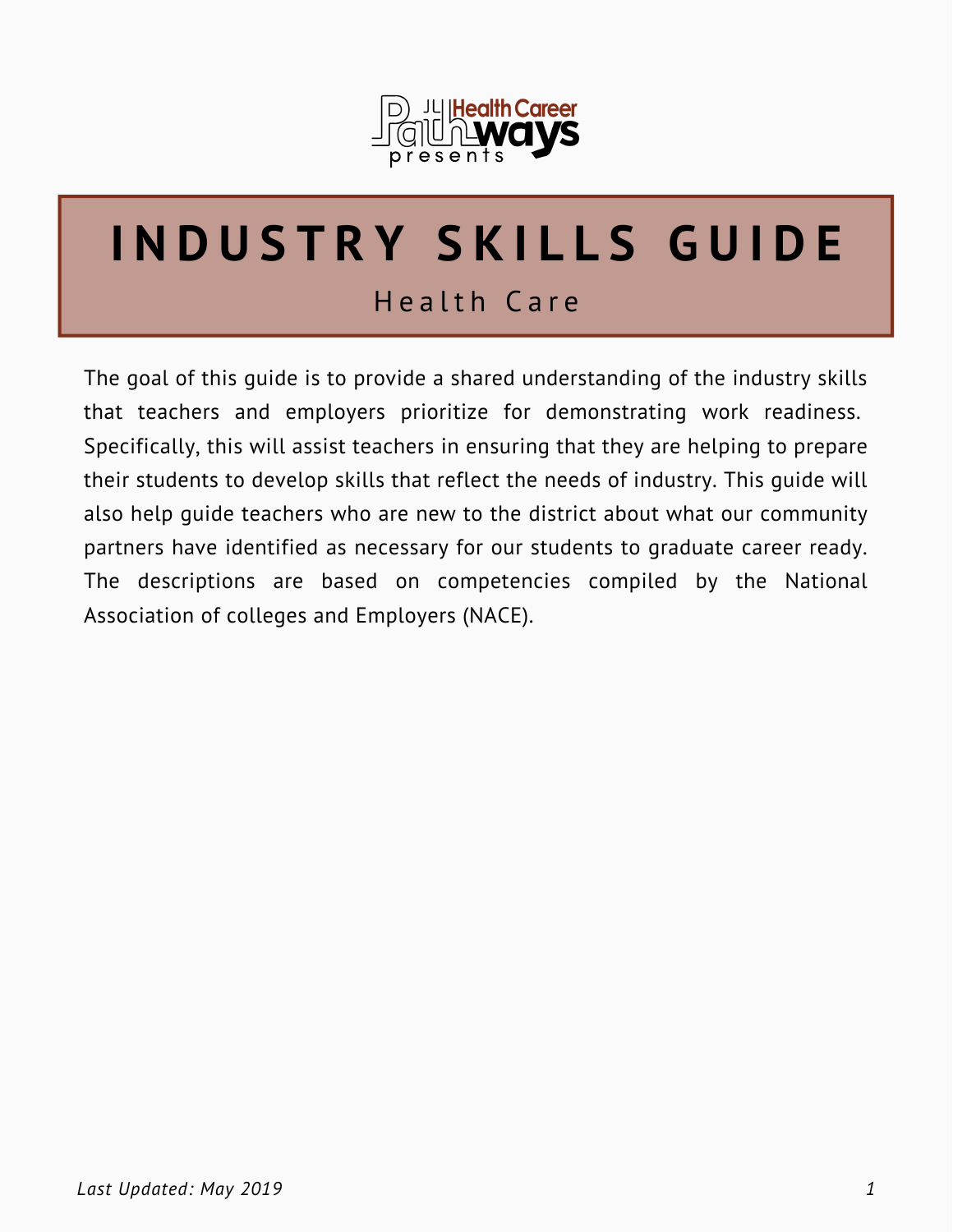# **WORK READINESS SKILLS**

#### **Communication:**

Students articulate thoughts and ideas clearly and effectively in written and oral forms to persons inside and outside of the organization. The individual has public speaking skills; is able to express ideas to others; and can write/edit memos, letters, and complex technical reports clearly and effectively.

#### **Idea:**

Teacher Action:

- Public speaking, with prompts, specific topics, etc.
- Have students practice in front of class

Industry Support:

• Informational interviews

- Presentation orally
- Present results of interview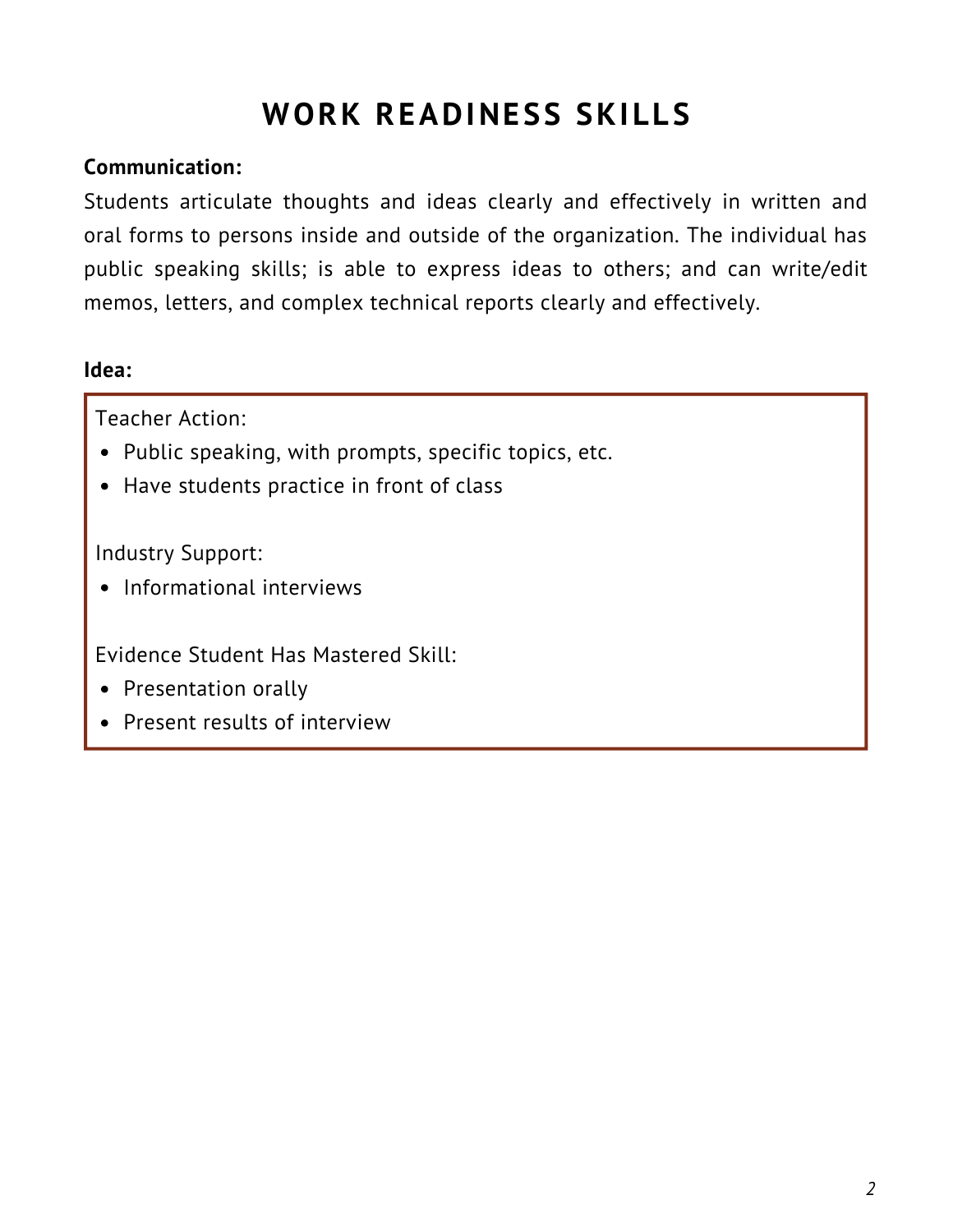## **Teamwork/Collaboration:**

Students build collaborative relationships with colleagues and customers representing diverse cultures, races, ages, genders, religions, lifestyles, and viewpoints. The individual is able to work within a team structure, and can negotiate and manage conflict.

#### **Idea:**

Teacher Action:

Class work as partners to present a topic

Industry Support:

- Hands-on experiments as a pair or group
- Rotate partners collaboratively

- Reach out to professions to get ideas
- Assess on project—rubric to grade them on their work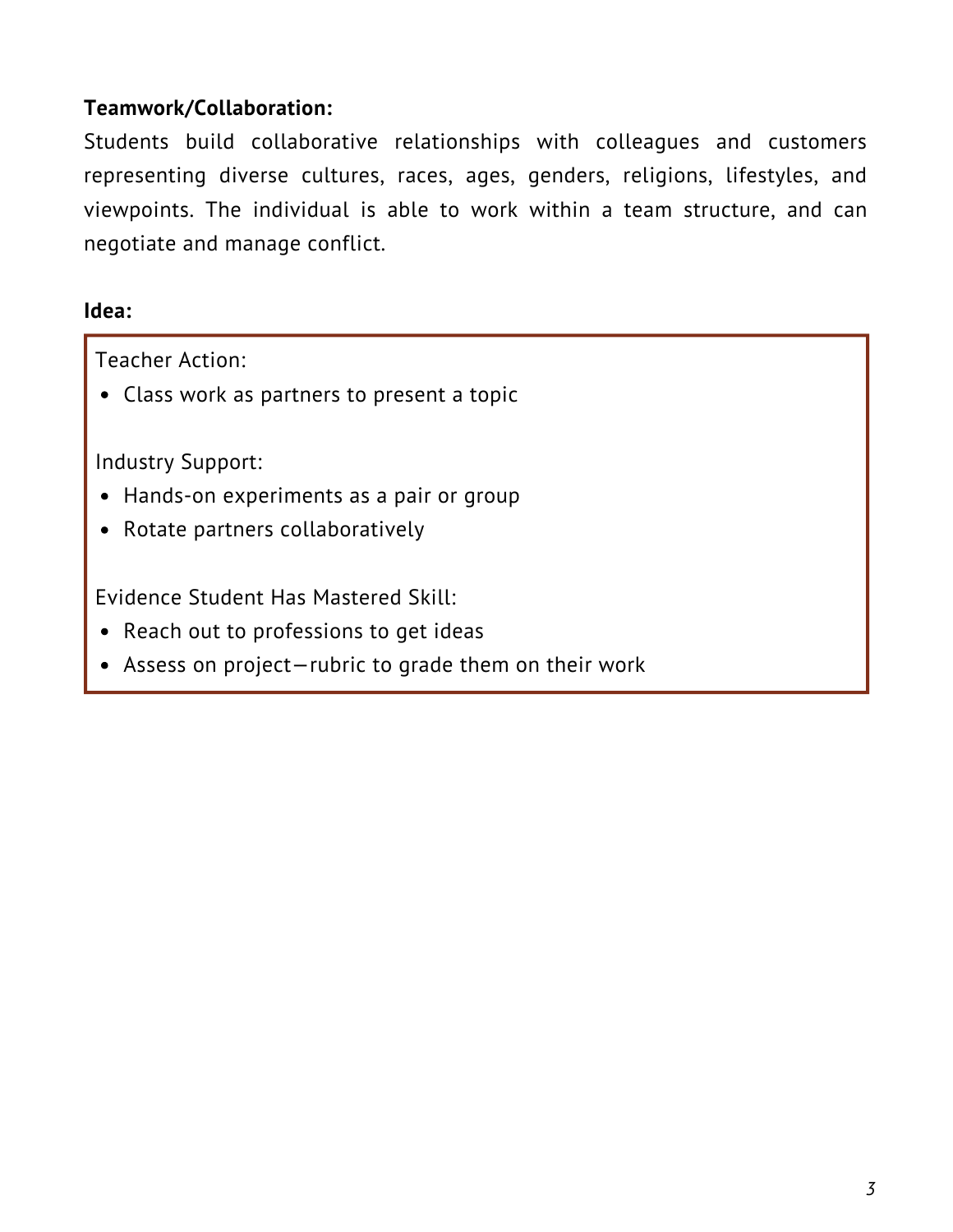# **Professionalism/Work Ethic:**

Students demonstrate personal accountability and effective work habits, e.g., punctuality, working productively with others, and time workload management, and understand the impact of non-verbal communication on professional work image. The individual demonstrates integrity and ethical behavior, acts responsibly with the interests of the larger community in mind, and is able to learn from his/her mistakes.

#### **Idea:**

Teacher Action:

- Practice language, behavior, problem solving, interpersonal conflict resolution
- Re-do assignments to correct mistakes and develop ideas

Industry Support:

- Recruiter/ HR give presentation about workforce skills/ personal accountability
- Mock interview with feedback

- Dress for success day
- Work on project that assesses their skills over time. Rubric needed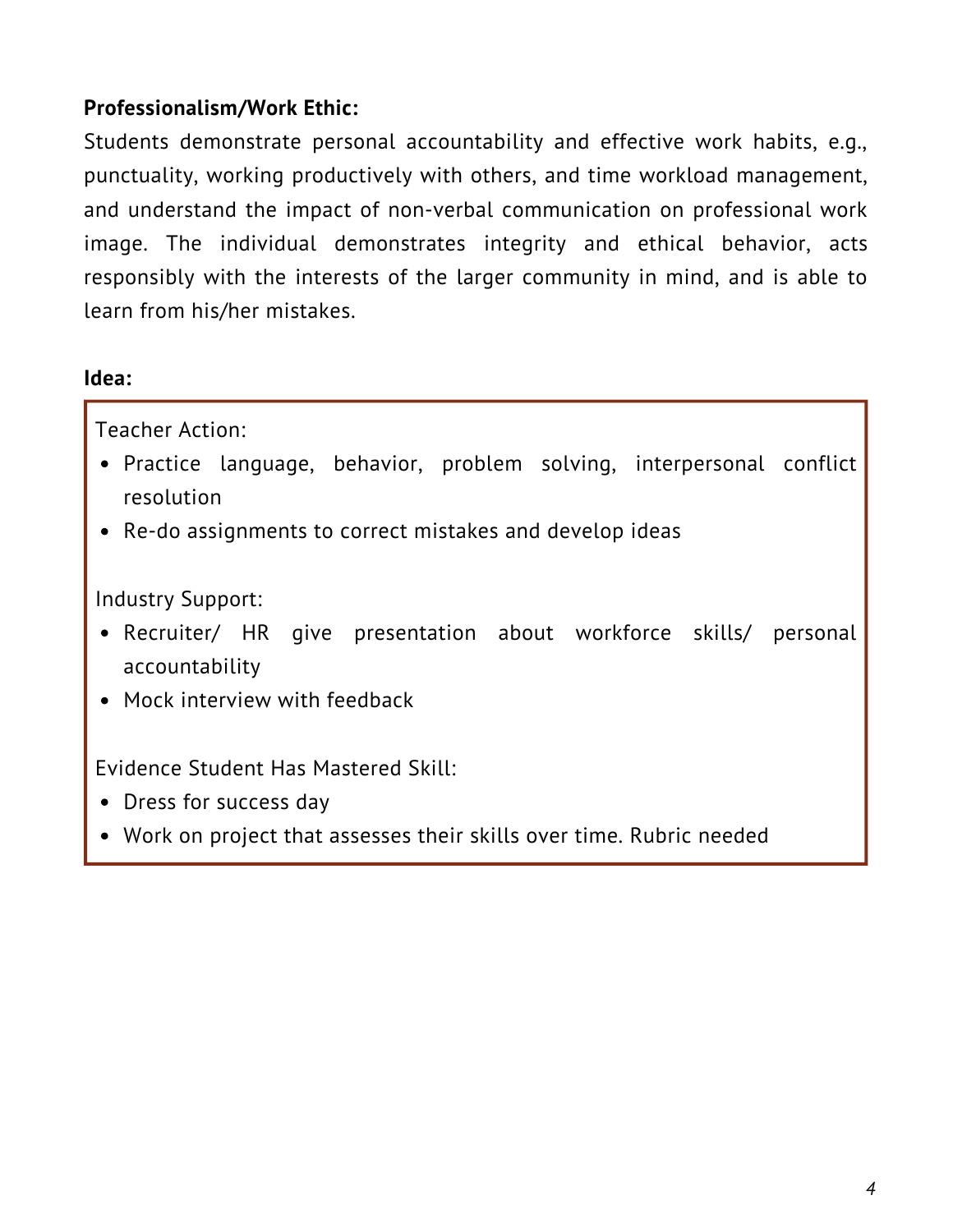#### **Idea:**

Teacher Action:

- Teacher invite speaker
- Jan/ Feb/ March: prep students before starting summer jobs and internships

Industry Support:

- Speakers from industry (HR managers, consultants, etc.) talk about what they look for in employees
- Society of HR Management (SHRM) website

- Students are able to identify at least 3 behaviors that demonstrate professionalism
- Applying these behaviors in the classroom environment so that they are practicing them. Then teachers, classmates, and colleagues give feedback (30-60-90 day evaluation)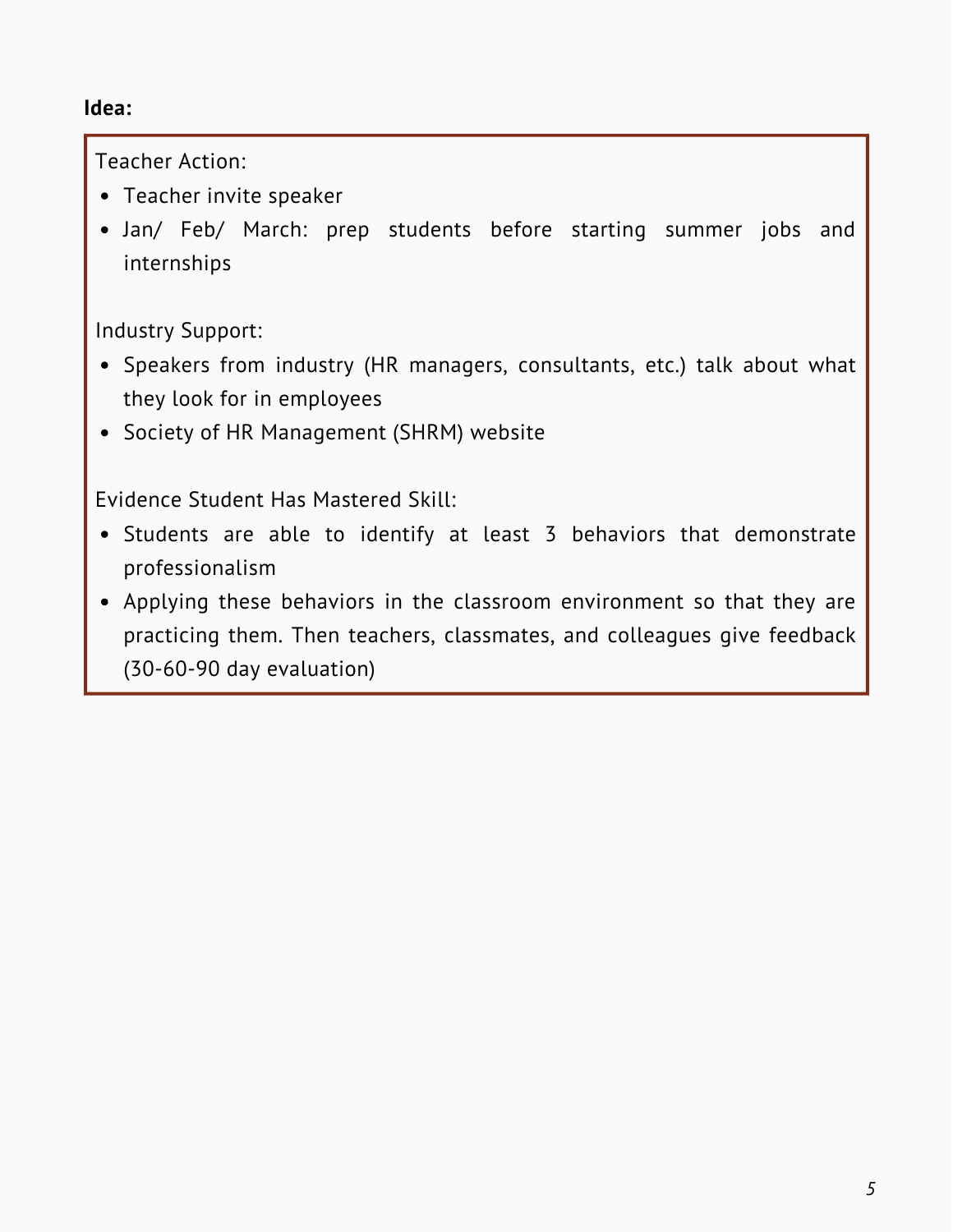# **Critical Thinking/Problem Solving:**

Students exercise sound reasoning to analyze issues, make decisions, and overcome problems. The individual is able to obtain, interpret, and use knowledge, facts, and data in this process, and may demonstrate originality and inventiveness.

#### **Idea:**

Teacher Action:

• Empower students to create and innovate their own ideas (i.e. projects  $\rightarrow$ groups have students come up with their own ideas)

Industry Support:

• Provide "real-life" problems that students can work on (i.e. Kaiser  $\rightarrow$  how do we improve noise issues in the in-patient area)

Evidence Student Has Mastered Skill

• Present projects and ideas to peers

#### **Idea:**

Teacher Action:

- What employer needs, checking at door
- Lab test—remote place
- Understand: regulatory policies, research, slides, recommendations, etc.

#### Industry Support:

Marketing based on needs, budget, local resources, regulatory operating decisions, degree of risk, etc.

- Evidence
- Slides/ presentation peer analysis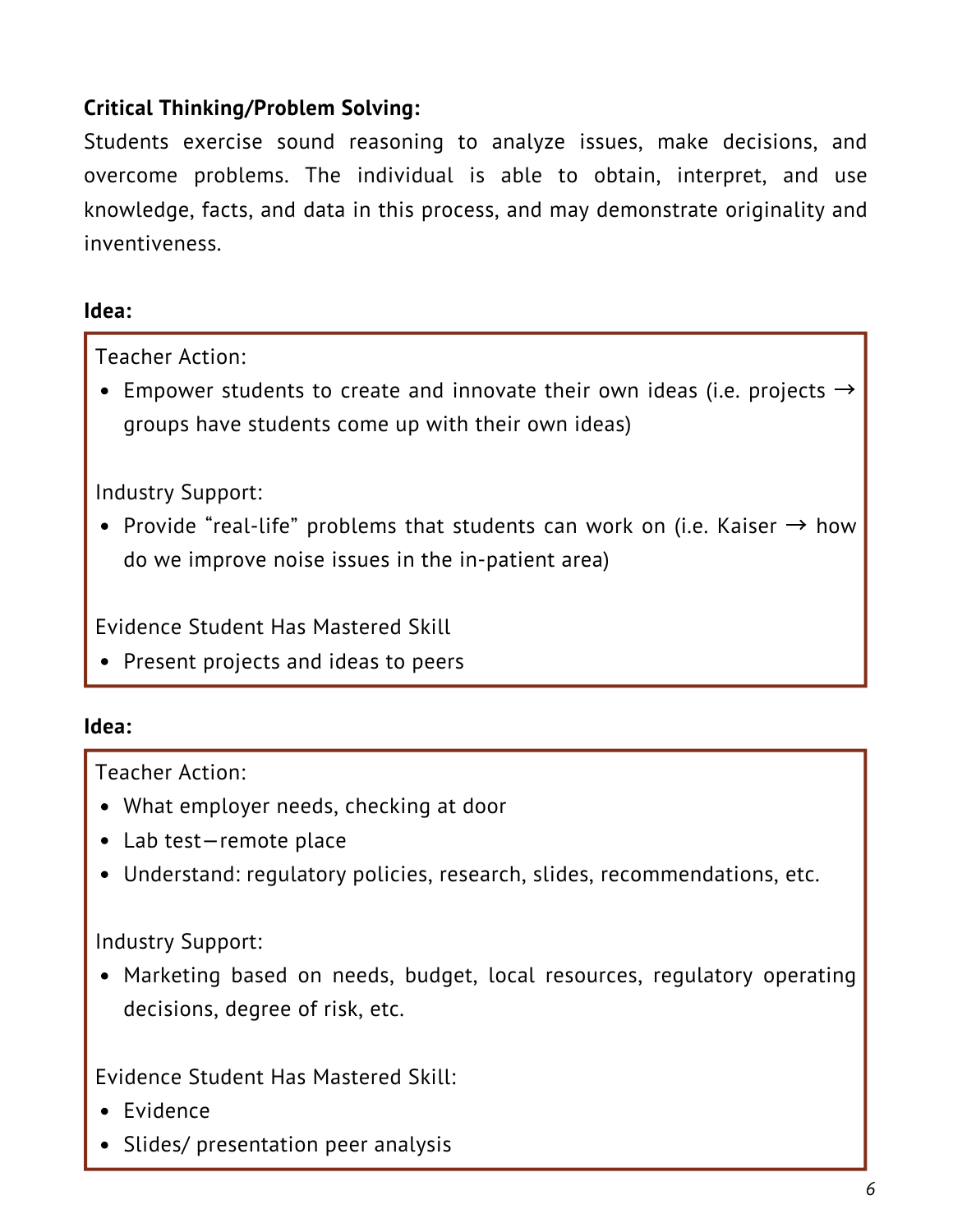# **Information Technology Application:**

Students select and use appropriate technology to accomplish a given task. The individual is also able to apply computing skills to solve problems.

#### **Idea:**

Teacher Action:

- Lab  $\rightarrow$  minor regulation of data privacy of results on minors. What happens when data is breached
- Ex. Vaccinations, age constraints, MMR, biochem

Industry Support:

Using computational software

Evidence Student Has Mastered Skill:

Contradictions of evidence, debates, loss of autonomy, protecting minors, lifelong repercussions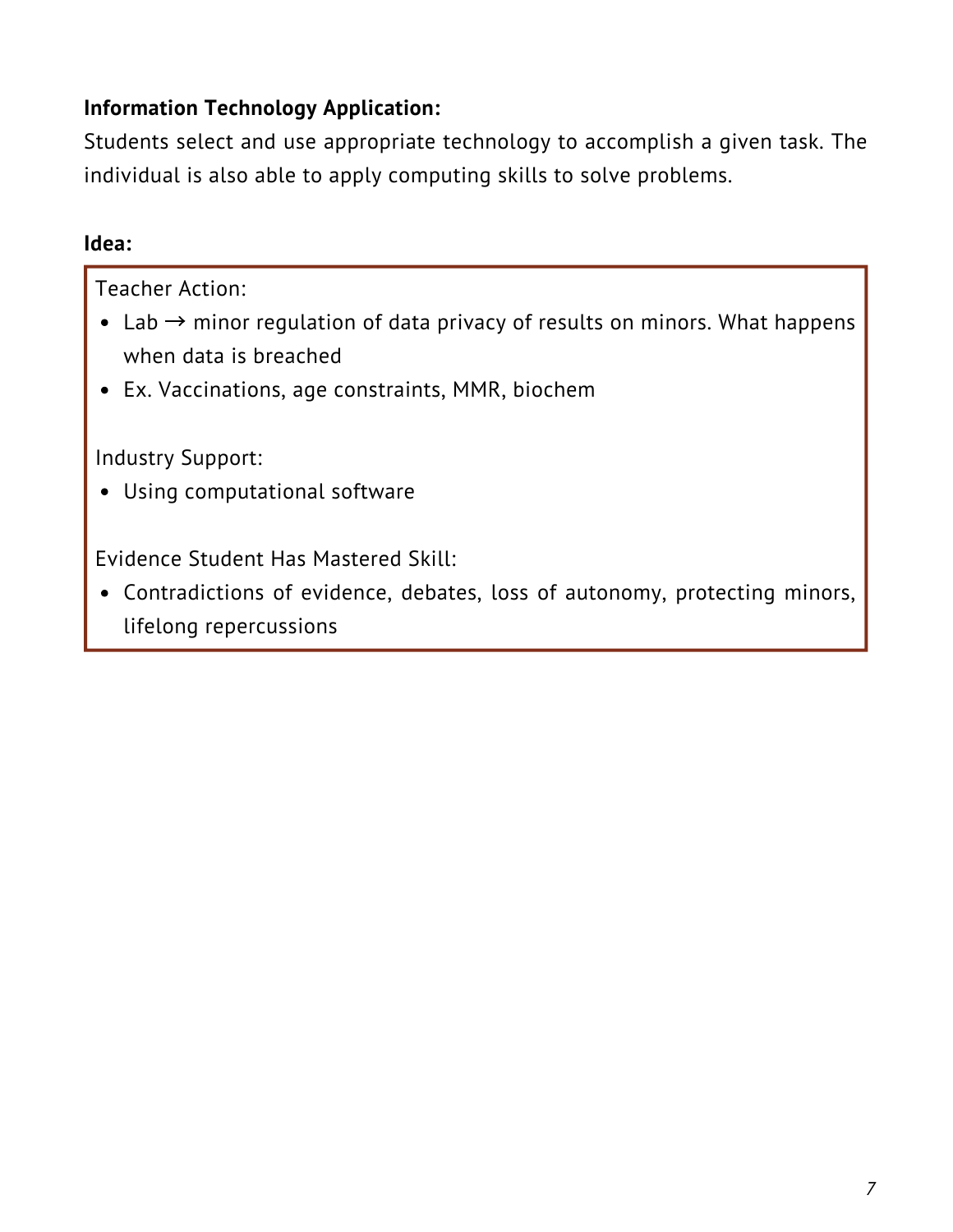# **Leadership:**

Students leverage the strengths of others to achieve common goals, and use interpersonal skills to coach and develop others. The individual is able to assess and manage his/her emotions and those of others; use empathetic skills to guide and motivate; and organize, prioritize, and delegate work.

# **Idea:**

Teacher Action:

- Students self-assess for strength and growth in leadership skills—rubric with roles and skills provided
- Students take on rolls that will strengthen their weakest points in a team project (e.g. lack of organization  $\rightarrow$  project manager)
- What project? They have to teach a concept in a class in a innovative way. Everyone has a different role (project leader, presentation, research, organize the information, workout how to present the info., timeline

# Industry Support:

Depends on topic the students are teaching. They could get in touch with experts/ professions related to the topic

- Teams give presentation
- Students do pre/post assessment on skill sets and present how they have grown throughout the process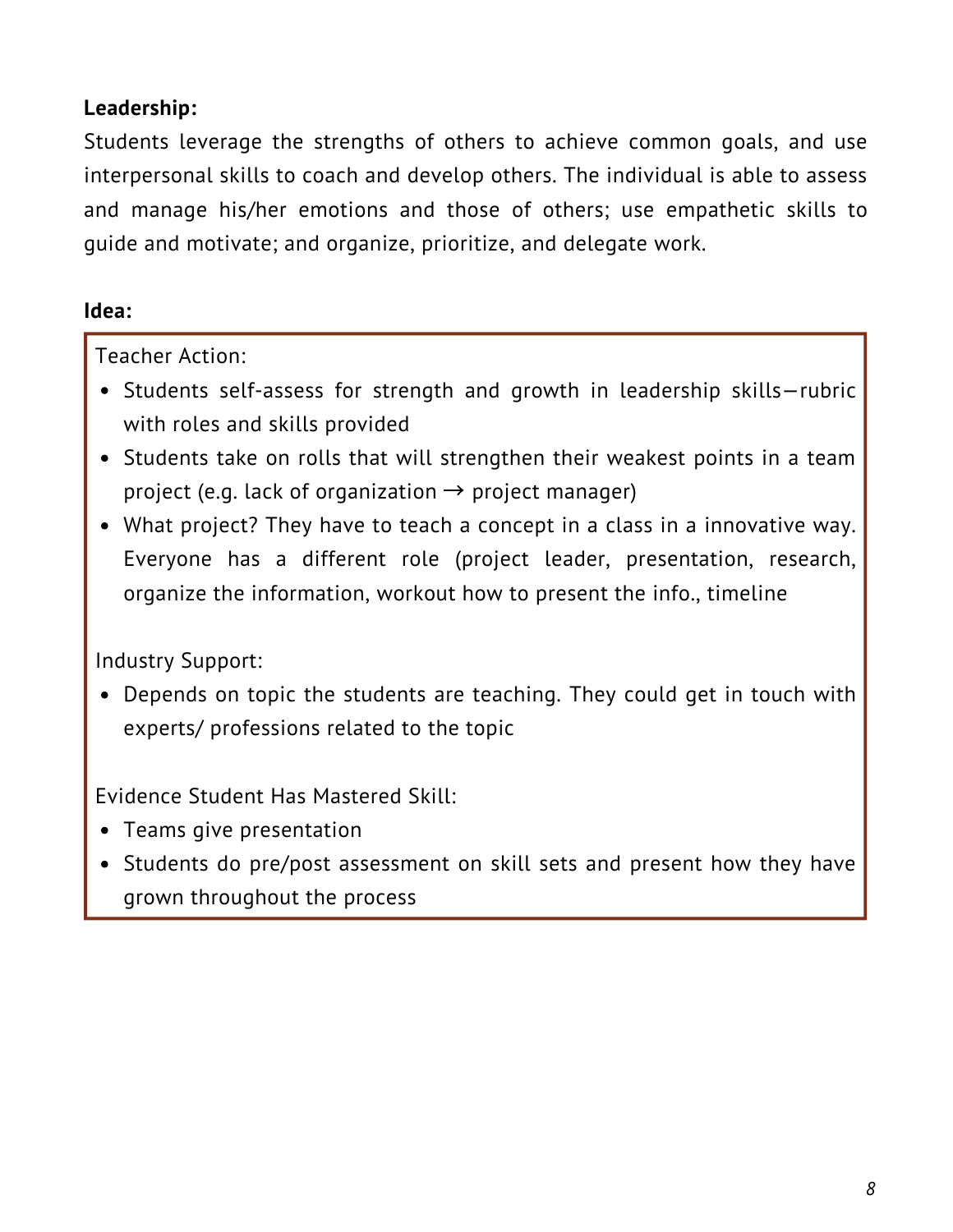## **Career Management:**

Students identify and articulate one's skills, strengths, knowledge, and experiences relevant to the position desired and career goals, and identify areas necessary for professional growth. The individual is able to navigate and explore job options, understands and can take the steps necessary to pursue opportunities, and understands how to self-advocate for opportunities in the workplace.

#### **Idea:**

Teacher Action:

- Have students research a specific career, skills required, pay and connect with someone in the profession you are interested in
- Students could make a career plan (i.e. what qualifications needed from the job descriptions and the list of skills required, degrees, certificates)
- Mock job interviews using the job descriptions students write
- Create a cover letter and resume that aligns with their plans

Industry Support:

- Integrate this into the curriculum (e.g. if you are working on animal dissections in class, then focusing on careers around veterinary care, surgery, etc.—should be inline with the topic context)
- Industry can give examples of job descriptions
- Job shadowing opportunities
- Visitors from the industry come into class to talk about how they moved through different careers and what worked/didn't work/what they had to learn

Evidence Student Has Mastered Skill:

• Students have a plan written up (5-10 year plan)